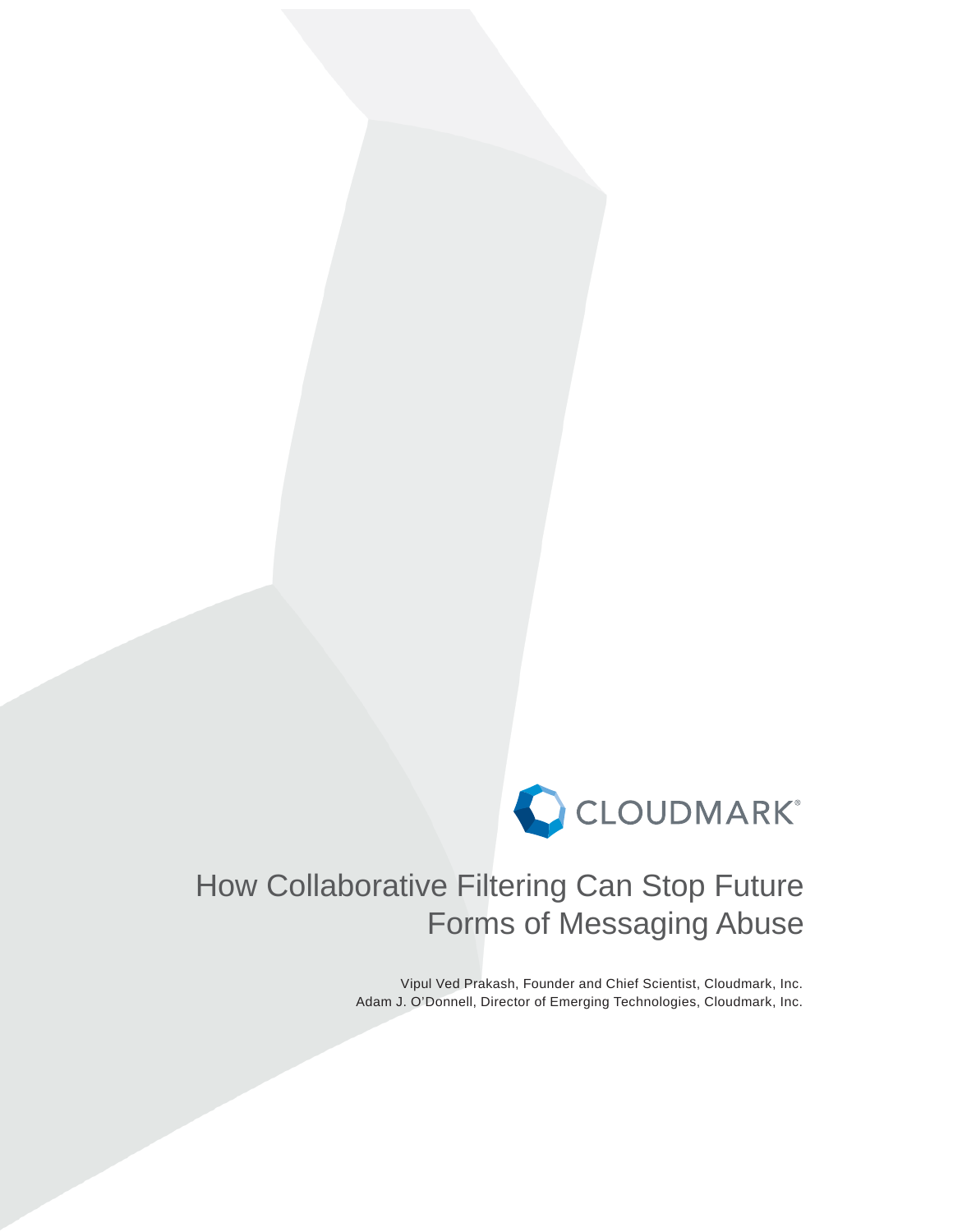

## ABSTRACT

Conventional anti-virus software relies on a staff of researchers to isolate and analyze viruses, identify them with a fingerprint, and then write and test code and rules to block them. This process takes up to 24 hours and often blindly blocks many legitimate messages with attached executable code. In contrast, Cloudmark's Global Threat Network™ uses advanced message fingerprinting algorithms to identify each incoming message, combined with a reputation-based, trusted community of realtime users to identify malicious viruses. Using the Cloudmark Trust Evaluation System, Cloudmark is able to let trustworthy, credible users identify viruses. Cloudmark's virus fingerprinting algorithm automates the time-intensive reverse engineering analysis of conventional technologies, allowing its system to identify and squelch new worms and virus strains in real time. The Cloudmark technology is language-agnostic, format-agnostic, representation-agnostic, and protocol-agnostic, making it particularly suited to combat all forms of malicious content.

Individuals who use messaging services, such as email, SMS, and MMS, are rather good at discerning the difference between content that is spam and content that is legitimate. When users are pooled together and allowed to "vote" on which content is or is not spam, the quality of their opinions is astonishingly high. The concept of pooling individual opinions regarding a piece of data is known as collaborative filtering.

The principle of community-based collaborative filtering was critical in the design of our message security system, known as the Cloudmark Global Threat Network. While the design is quite complex, the concepts behind its operation are simple. Users vote on whether messages are "spam" or "not spam" by reporting the fingerprints of messages to a central system. If enough members of the community agree that the message is spam, then the central system labels the fingerprint as truly representing spam. Each piece of email received is checked against this list to determine if it is spam or not. Just as in a real-world human community, individuals who behave well by quickly and correctly identifying spam become trusted, and are rewarded by having their opinions weighted more heavily in the future.

In practice, the reporting, fingerprinting, and filtering operations are transparent to the service provider. Users report content as being "spammy" by clicking on a button in their email or web mail client, which automatically computes the fingerprints and forwards them to the Cloudmark Network Classifier (CNC). Fingerprints that represent spam are rapidly redistributed to Cloudmark-enabled content filters which sit inside the SMTP stream.

The Cloudmark system is not limited to the collaborative filtering of email. From the outset, the Cloudmark system has been designed to implement a general framework for filtration based on collaborative opinion. The core of the classification system is language-agnostic, format-agnostic, representation-agnostic, and protocol-agnostic. The Cloudmark approach can be rather easily adapted to almost any messaging medium by enabling feedback and filter hooks into the medium. For example, consider the following messaging systems that have the potential for abuse:

## EMail-to-SMS Gateways

 E-mail-to-SMS gateways are frequently used by mobile customers for a variety of legitimate purposes, but these systems have a high potential for abuse. A spammer is able to send content to a handset using the same tools they currently possess for email spam, since the majority of mobile service providers possess email to SMS gateways. Therefore, sending spam to a large number of